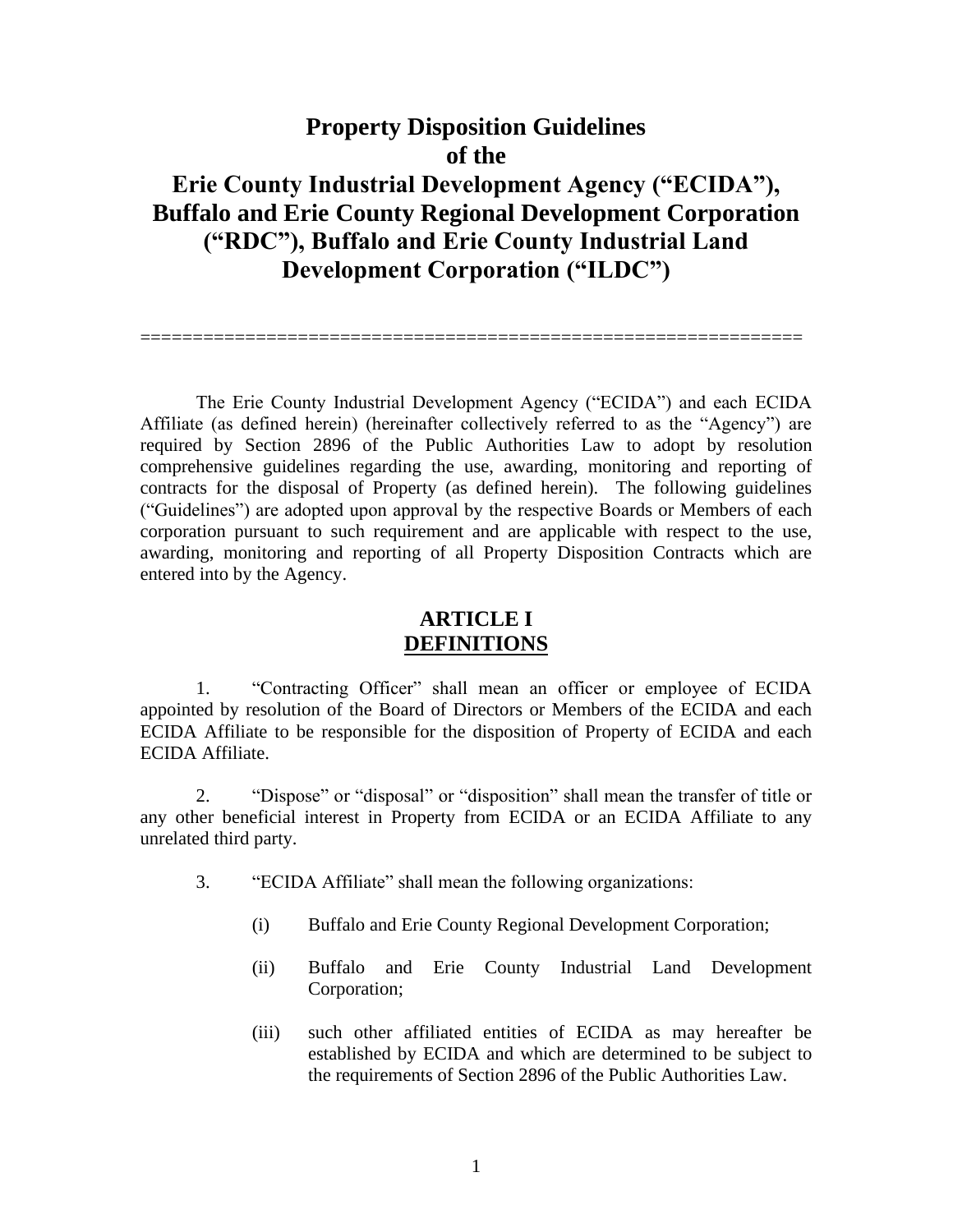4. "Property" shall mean personal property in excess of Five Thousand Dollars (\$5,000.00) in value, real property, or any other legally transferable interest in such property, to the extent that such interest may by conveyed to another person for any purpose, excluding an interest securing a loan or other financial obligation of another party.

5. "Property Disposition Contracts" shall mean written agreements for the sale, lease, transfer or other disposition of Property from ECIDA or an ECIDA Affiliate to any unrelated third party.

6. "Real Property" shall mean real property and interests therein.

## **ARTICLE II APPOINTMENT AND DUTIES OF CONTRACTING OFFICER**

#### **A. Appointment**

The Contracting Officer shall be an officer or employee of ECIDA appointed by the Board of Directors or Members of the ECIDA and each ECIDA Affiliate who is responsible for the supervision and direction over the custody, control and disposition of Property and responsible for ECIDA's compliance with and enforcement of these Guidelines. The Contracting Officer is the Treasurer/Chief Financial Officer of ECIDA.

### **B. Duties**

The duties of the Contracting Officer shall include the following:

1. Maintaining adequate inventory controls and accountability systems for all Property under the control of ECIDA and each ECIDA Affiliate.

2. Periodically conducting an inventory of Property to determine which Property may be disposed of.

3. Preparing an annual written report of all Property of ECIDA and each ECIDA Affiliate. Each report shall include a list of all Real Property, a full description of all real and personal property disposed of during the reporting period, the price received and the name of the purchaser for all Property sold during each reporting period. Each report shall be completed and delivered to the New York State Comptroller, the Director of the Budget, the Commissioner of General Services and the New York State Legislature no later than ninety (90) days following the completion of the fiscal year of ECIDA and each ECIDA Affiliate.

4. Disposing of Property as promptly as possible in accordance with these Guidelines, as directed by ECIDA or the applicable ECIDA Affiliate.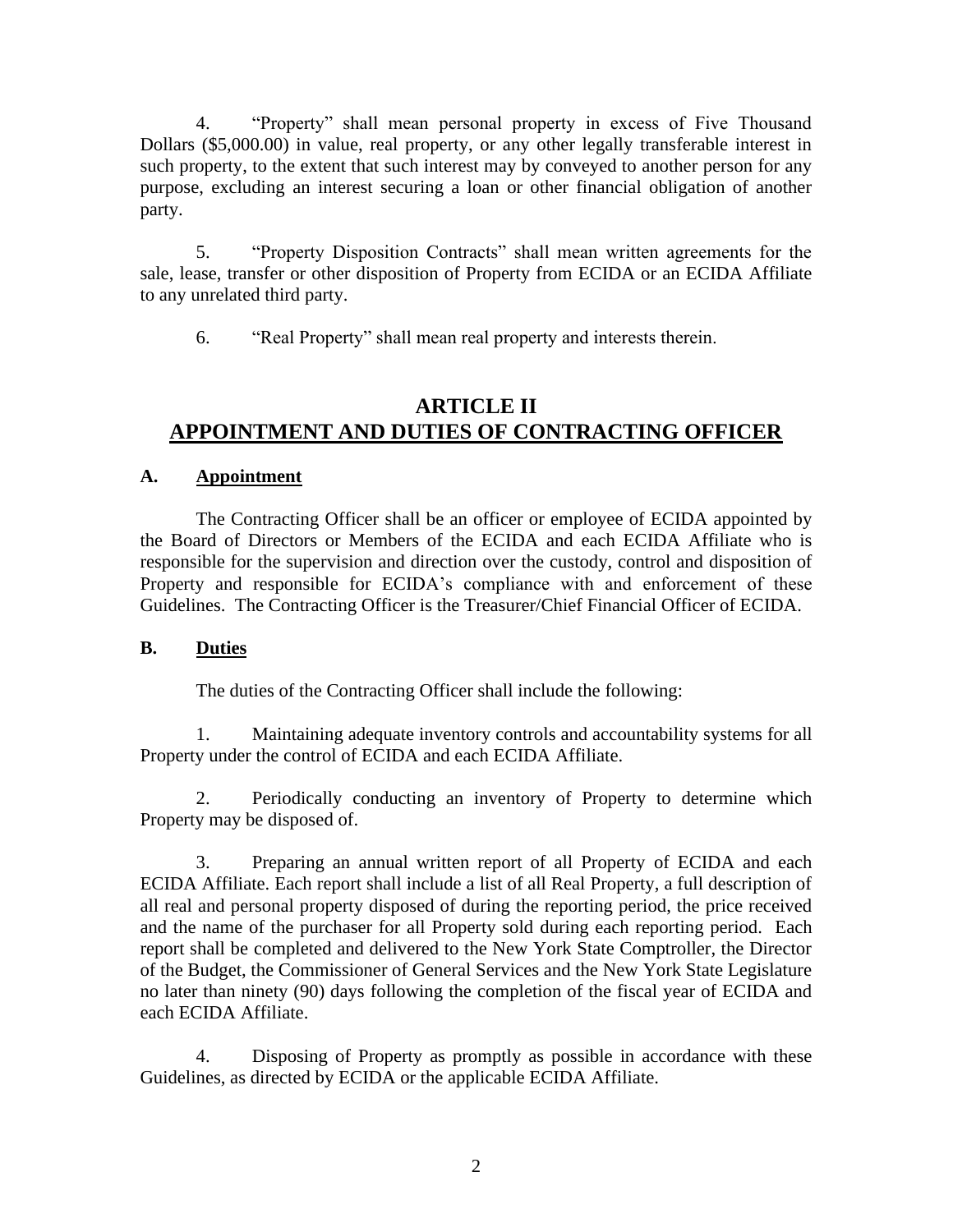## **ARTICLE III PROPERTY DISPOSITION REQUIREMENTS**

#### **A. Method of Disposition**

Subject to such exceptions and/or requirements set forth in these Guidelines, in the event that ECIDA or an ECIDA Affiliate determines to dispose of any of its Property, ECIDA or the ECIDA Affiliate (as applicable) shall endeavor to dispose of such Property for at least the fair market value of the Property. The disposition of Property may be made by sale, exchange, or transfer, for cash, credit or other Property, with or without warranty, and upon such terms and conditions as are determined by ECIDA or the applicable ECIDA Affiliate to be appropriate and reasonable and consistent with these Guidelines. Provided, however, no disposition of real property shall be made unless an appraisal of the value of such property has been made by an independent appraiser and included in the record of the transaction.

#### **B. Award and Approval of Property Disposition Contracts**

1. Compliance with Guidelines; Approval Requirements. All dispositions of Property shall be conducted in accordance with these Guidelines by or under the supervision of the Contracting Officer, subject to approval of the Board of Directors or Members of the ECIDA or the applicable ECIDA Affiliate where appropriate.

2. Disposition by Public Bid.

(a) All Property Disposition Contracts may be made only after publicly advertising for bids, unless the criteria set forth in Article III(B)(3) below has been satisfied for such contracts to be made by negotiation or public auction.

(b) Whenever public advertising for bids is required, (i) the advertisement for bids shall be made at such time prior to the disposal or contract, through such methods, and on such terms and conditions, as shall permit full and free competition consistent with the value and nature of the Property; (ii) all bids shall be publicly disclosed at the time and place stated in the advertisement; and (iii) the award shall be made with reasonable promptness by notice to the responsible bidder whose bid, conforming to the invitation for bids, will be most advantageous to ECIDA, the applicable ECIDA Affiliate and New York State, price and other factors considered.

(c) Any public bid for the disposition of Property may be rejected, refused, or declined by ECIDA or the applicable ECIDA Affiliate on any basis or ground allowable at law.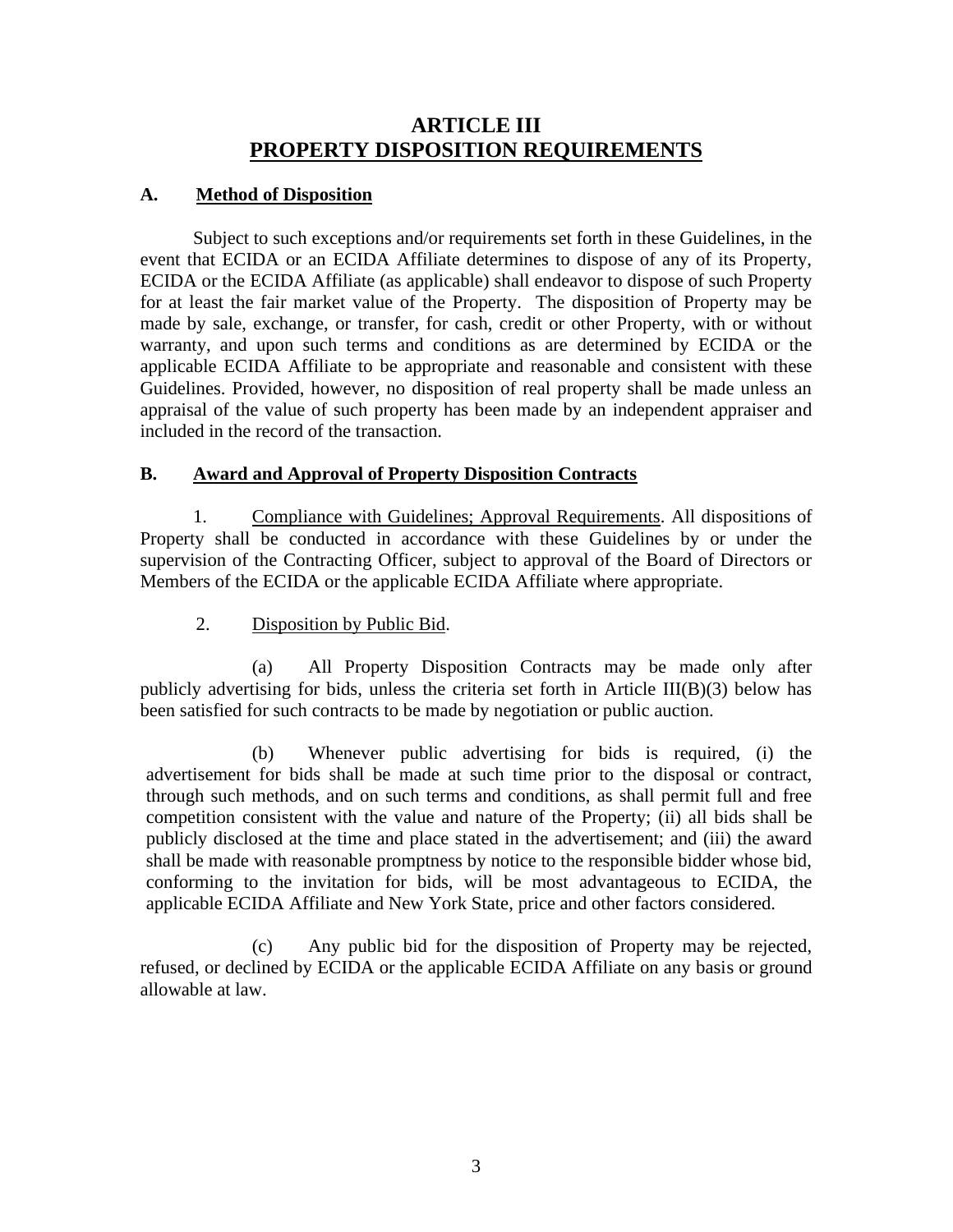3. Disposition by Negotiated Sale/Public Auction. The following dispositions are exempt and excepted from the public bidding requirements set forth above in Article  $III(B)(2)$  and may be consummated through a negotiated sale or by public auction:

(a) *Circumstances permitted for below FMV Disposition*. The circumstances that would permit a below FMV disposition as set forth in Article  $III(B)(5)(a)(i)$ , (ii) and (iii) below regardless of whether the disposition is above, at or below FMV.

(b) *Disposition of Certain Personal Property*. ECIDA and each ECIDA Affiliate may dispose of personal property where such personal property involved has qualities separate from the utilitarian purpose of such property, such as artistic quality, antiquity, historical significance, rarity or other quality of similar effect, that would tend to increase its value, or if the personal property is to be sold in such quantity that, if it were to be disposed of through public advertisement and bidding, would adversely affect the state or local market for such personal property.

(c) *Disposition of Low FMV Property*. ECIDA and each ECIDA Affiliate may dispose of Property the fair market value of which does not exceed Fifteen Thousand Dollars (\$15,000.00).

(d) *Disposition Following Receipt of Unacceptable Bid Prices*. ECIDA and each ECIDA Affiliate may dispose of Property where the bid prices received by ECIDA or the applicable ECIDA Affiliate after public advertising are not commercially reasonable (either as to all or some part of the Property) as determined by ECIDA or the applicable ECIDA Affiliate in its sole discretion.

(e) *Disposition to a Political Subdivision*. ECIDA and each ECIDA Affiliate may dispose of Property to New York State or any political subdivision of New York State.

(f) *Disposition Authorized by Law*. ECIDA and each ECIDA Affiliate may dispose of Property where such disposition is otherwise authorized by law.

#### 4. Reporting Requirements Regarding Negotiated Dispositions.

(a) *Preparation of Written Statements*. The Contracting Officer shall prepare a written statement explaining the circumstances of each negotiated disposition of Property involving any of the following:

> (i) the negotiated disposition of personal property which has an estimated fair market value in excess of Fifteen Thousand Dollars (\$15,000.00);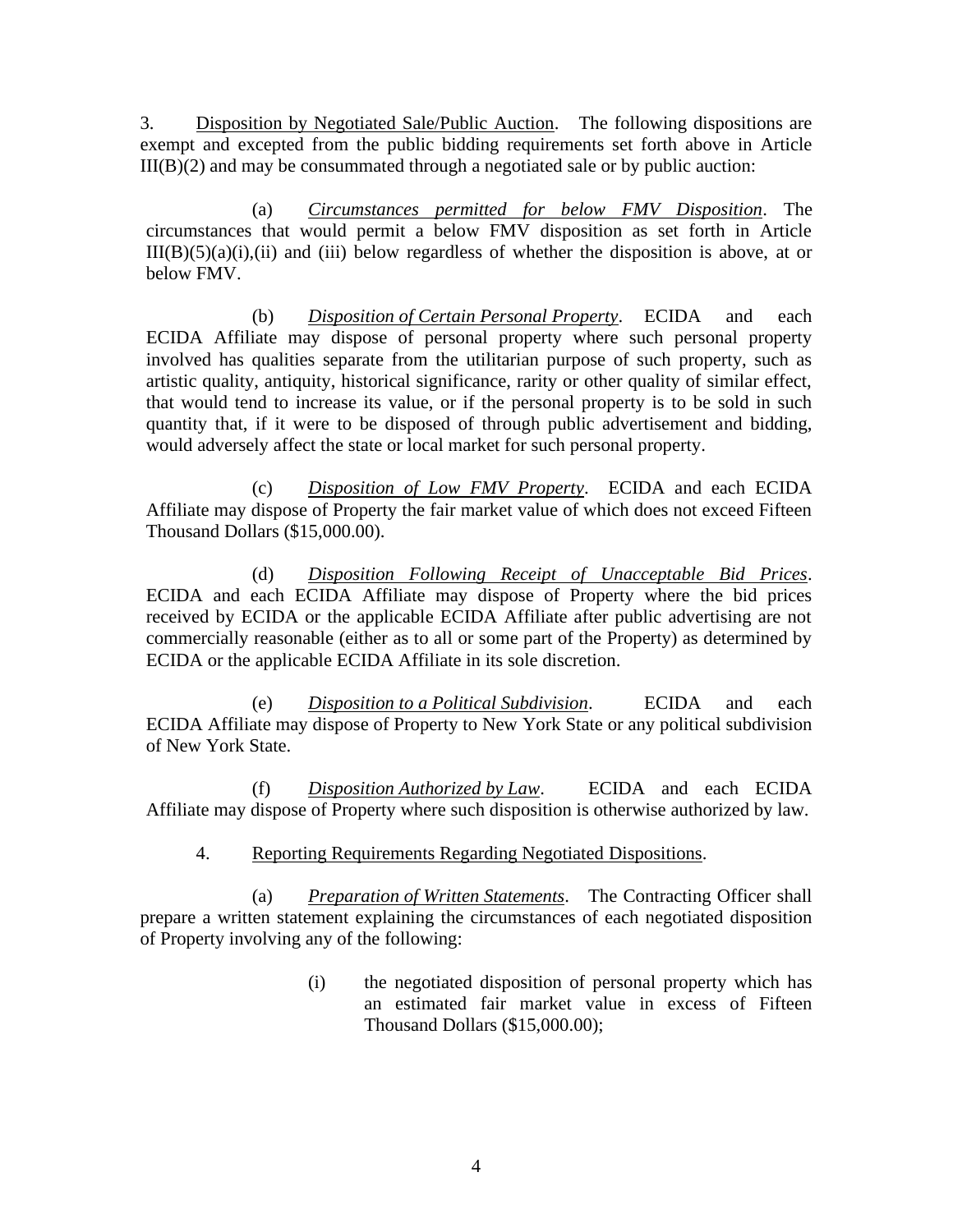- (ii) the negotiated disposition of Real Property that has an estimated fair market value in excess of One Hundred Thousand Dollars (\$100,000.00);
- (iii) the negotiated disposition of Real Property that will be disposed of by lease if the estimated annual rent over the term of the lease is in excess of \$15,000; or
- (iv) the negotiated disposition of Real Property or real and related personal property where the same will be disposed of by exchange, regardless of value, or any Property any part of the consideration for which is Real Property.

(b) *Submission of Written Statements*. Written statements prepared pursuant to Article  $III(B)(4)$  shall be submitted to the New York State Comptroller, the Director of the Budget, the Commissioner of General Services and the State Legislature no later than ninety (90) days prior to the date on which the disposition of Property is expected to take place. The Contracting Officer shall maintain a copy of all written statements at ECIDA's principal office.

5. Below Fair Market Value Dispositions.

(a) ECIDA and each ECIDA Affiliate may dispose of Property for less than the fair market value of the Property where:

- (i) Transferee is a government or public entity and terms of transfer require ownership and use to remain with the government or public entity; or
- (ii) Purpose of transfer is within the purpose, mission or statue of the ECIDA or each applicable ECIDA Affiliate; or
- (iii) Written notification to the Governor, Speaker, and Temporary President. Such notification is subject to denial. Denial by Governor is in the form of a certification. Denial by the legislature is in the form of a resolution. Denial must be made within 60 days of receiving notification during January through June. Provided no denial, then authority may effectuate transfer. If legislature receives the notification in July through December, then legislature may take 60 days from January 1 of the following year. However, a local may obtain local approval from the chief executive and legislature of the political subdivision in lieu of the notification to the Governor, Speaker and Temporary President provided the local authority's enabling legislation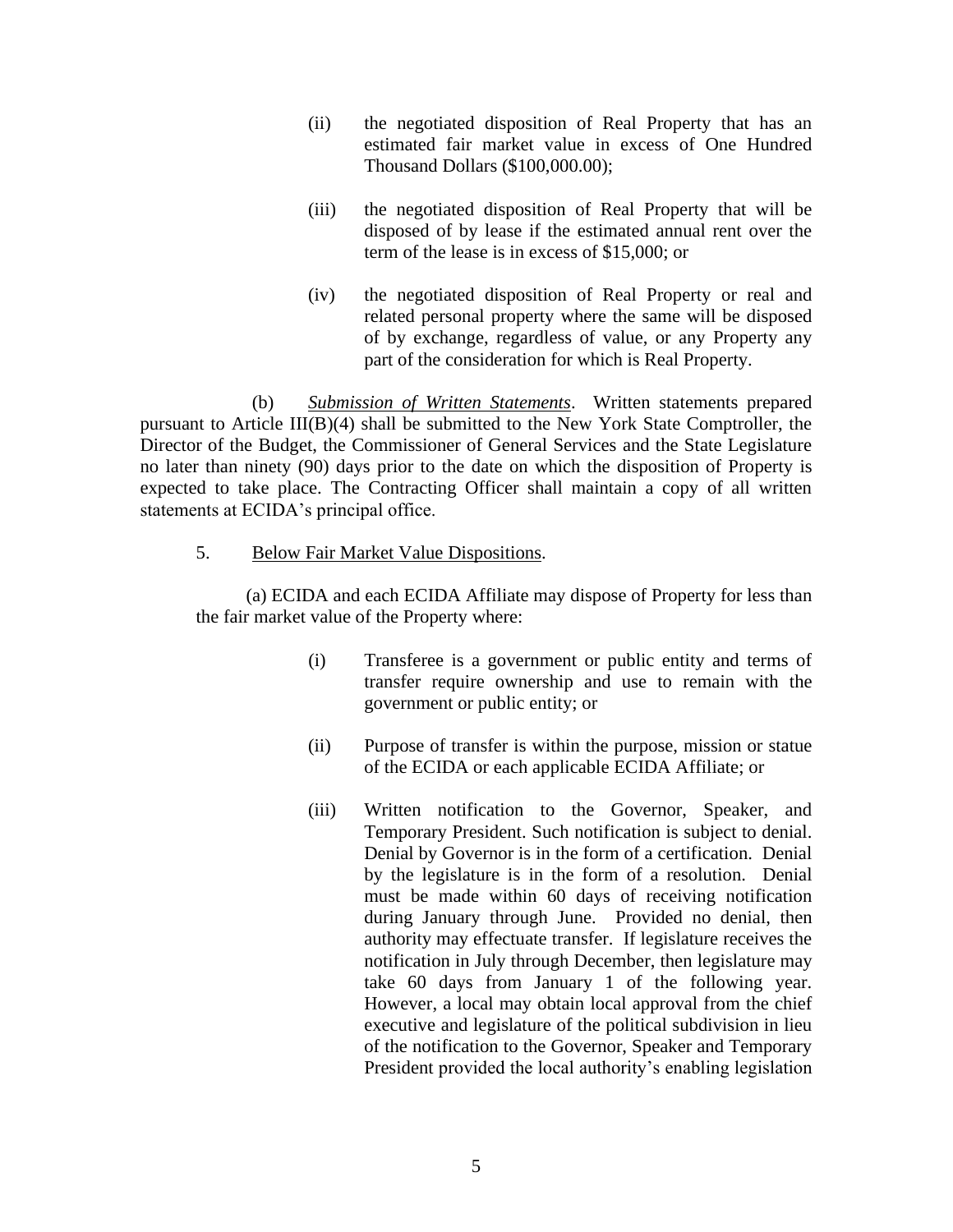provides for such approval and the property was obtained by the authority from the political subdivision.

(b) Board and Public Notice. If a below FMV transfer is proposed, the following information is required to be provided to the ECIDA board or each applicable ECIDA Affiliate's board and to the public:

(1) Description of Asset;

(2) Appraisal of the FMV of the asset:

(3) Description of the purpose of the transfer, the kind and amount of the benefit to the public resulting from the transfer such as jobs and wages created or preserved;

(4) Value received compared to FMV;

(5) Names of private parties to the transaction and value received;

(6) Names of private parties that have made an offer, the value of offer, and purpose for which the asset would have been used.

(c) Board Determination. The board of the ECIDA or applicable ECIDA Affiliate must make a written determination that there is no reasonable alternative to the proposed below-market transfer that would achieve the same purpose of such transfer.

## **ARTICLE IV GENERAL PROVISIONS**

#### **A. Annual Review and Submission of Guidelines**

These Guidelines shall be annually reviewed and approved by the Board of Directors or Members of the ECIDA and each ECIDA Affiliate. On or before the 31<sup>st</sup> day of March of each year, the Contracting Officer shall file (for itself and on behalf of each ECIDA Affiliate) a copy of the most recently reviewed and adopted Guidelines with the New York State Comptroller, and shall post the Guidelines on ECIDA's website. Guidelines posted on ECIDA's website shall be maintained at least until the Guidelines for the following year are posted on ECIDA's website.

#### **B. Effect of Awarded Contracts**

These Guidelines are intended for the guidance of the officers, members, directors and employees of ECIDA and the ECIDA Affiliates only. Nothing contained herein is intended or shall be construed to confer upon any person, firm or corporation any right, remedy, claim or benefit under, or by reason of, any requirement or provision hereof, or be deemed to alter, affect the validity of, modify the terms of or impair any contract or agreement made or entered into in violation of, or without compliance with, these Guidelines. Without limiting the generality of the preceding sentence, any deed, bill of